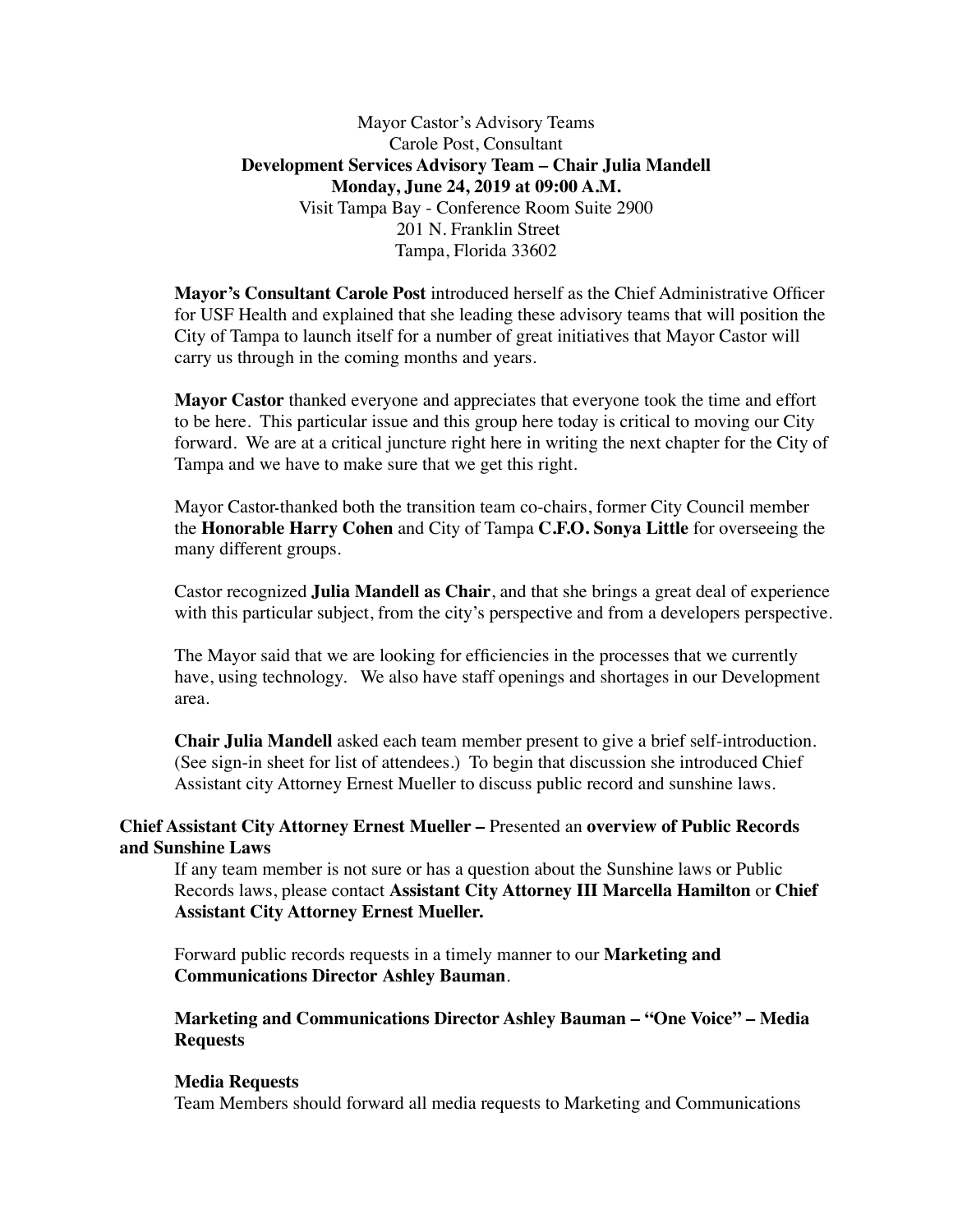Director **Ashley Bauman** at (813) 390-7455 or via email to Ashley.Bauman@tampagov.net.

### **Transforming Tampa's Tomorrow**

Ms. Bauman advised that the City of Tampa has launched the Mayor's Advisory Team web page, online at tampagov.net/t3. The community may now participate by completing an input form online. Carole Post will be providing follow up and a summary to the teams. City staff is planning Town Hall meetings in each of the districts during this process to allow additional input.

**Chair Mandell** introduced Planning, Design and Development Coordination Manager **Catherine Coyle**, Professional Plans Review Supervisor **Dave Jennings**, and Chief Construction Inspector **Troy Chavez,** and Chief Technology Officer **Russell Haupert,**  for our current state presentations.

#### **Development Services**

Manager **Catherine Coyle** began her presentation by describing the departments it includes and that Supervisor Dave Jennings is over the building permit processing area, and that Chief Inspector Troy Chavez oversees the inspecting of those permits.

This Ms. Coyle made a power point presentation (see attached) to provide is a snapshot of, Development Services and illustrate some of the challenges they are facing, and some of the previous initiatives they went through.

Current initiatives include 40<sup>th</sup> Street Planning Area, Transit Oriented Development, Contract and Temporary Employees, Co-op Program & Internships, as well as a digital plan room for Accela, and a Design Review & Certified Commercial Site Plan.

Immediate challenges for staffing are a high vacancy count, impending retirements, recruitment and hiring process, and limited availability of talent/specialists due to current market conditions.

Also, need improvements or replacement of inspector application (Accela) and need additional scripting (coding) to improve automation (Accela). Need to update stormwater and transportation code.

Currently have active contracts for contracting staff and have been able to stay afloat because of them. The hiring process takes several weeks to get a list from HR. Losing applicants to other cities.

Transition Team Co-Chair Sonya Little reminded team members that this process is 90 days for this team. Goals may not go into budget, but based on what comes out of this, can project for long-term plan course of action. Need to use today's information as the budget comes out August 1, 2019.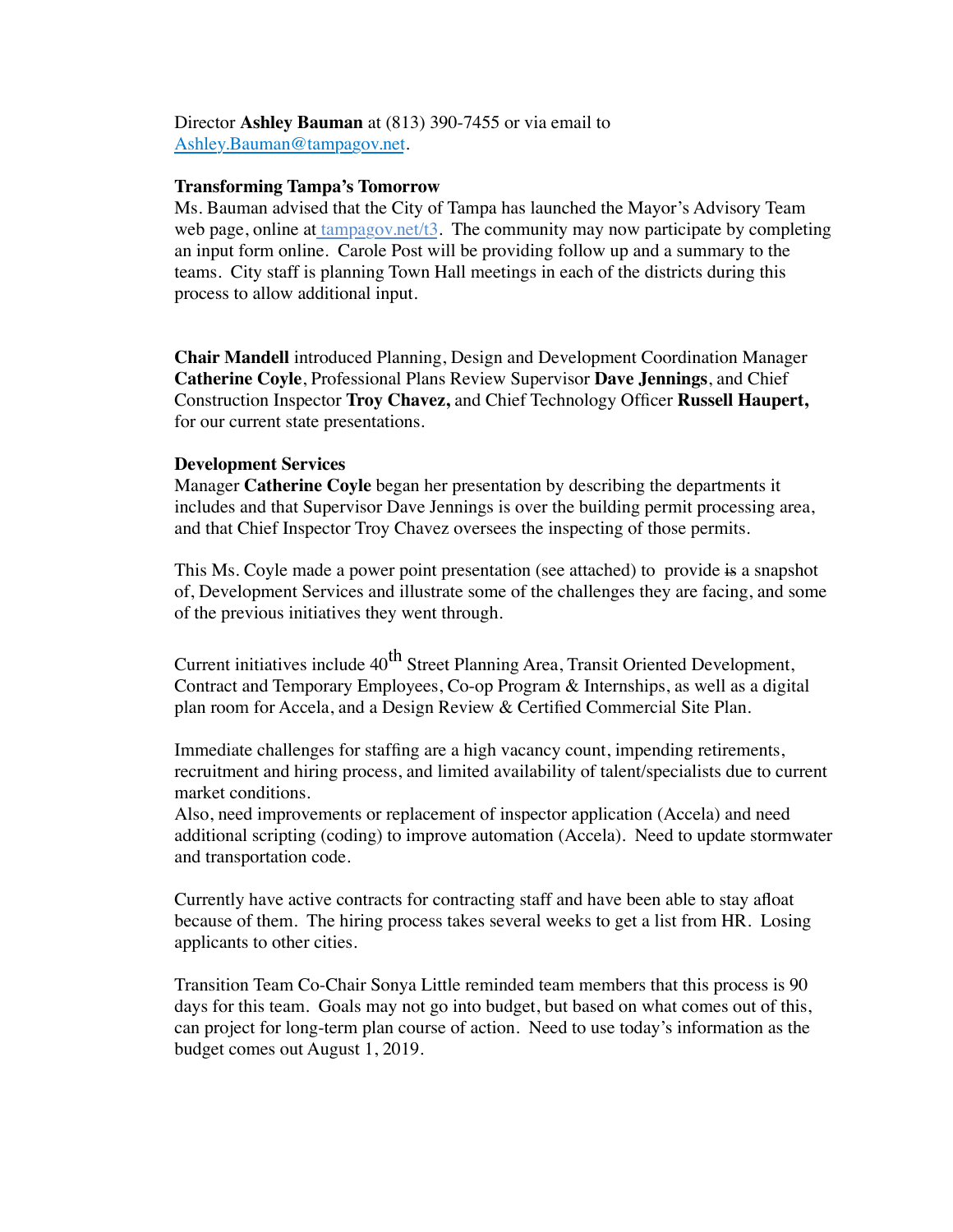# **Technology**

**Chair Mandell** introduced Chief Technology Officer **Russell Haupert**. Haupert began his presentation introducing team members to the Accela program, a tier 1 provider with 2,000 customers in many municipalities. This popular program provides automation and citizen access. (See power point attached).

## **Development Services Advisory Team Discussions:**

Chair Mandell suggested looking at organizational chart and challenges with staff retiring to begin where are we going to go from here. It is important that we have this discussion of what is not working for customers and give citizens a voice. Need to review and identify regulations.

**Advisory Team Member Mike Loomis** of Design Build Outdoor Living stated that they pull 50 to 60 permits. Things have changed greatly with needing 10 inspections in a week and 10 to 15 permits at a time. Could use some design flow changes. One of the things that changed with Accela is that communication is lacking. The biggest choke to this department is resubmittals. When going through the approval process if one thing does not get an approval, you have to go back through the whole process. There used to be more walk-throughs and now they have even taken that away. It would be nice to streamline the review process. It is hard to get answers. Same day review permits now go to reviewers. No direct access to a plan reviewer just to ask a question. He sees these as bottlenecks and it comes back to communication. An app would be helpful for inspectors to notify applicants prior to arrival for inspections.

**Cathy Coyle** explained that the initial 3-day is to review submittals and see if you turned in the documents required – a sufficiency review. Some information is insufficient or bad information and then we get a call from the applicant saying they have been in review for three weeks. Plan review is the same cycle

**Troy Chavez** addressed the issues about the inspectors. He stated that most do not take vacations as much as they deserve. Inspectors do not drive and answer calls. They respond every two hours, to call back every four hours.

There are 28 inspectors completing up to 500 inspections a day. Comprehensive roughins, finals, can include 4 to 5 inspections. Chavez advised that the standard is 14 to 15 a day and 15 a day would be comfortable. If working downtown and you have to inspect a high-rise, it will show up as one inspection and there may be 20 units being inspected.

**Dave Jennings** stated the department was backed up with 40 to 50 new applications coming in in a day. Initially is now one to two days to get in to planning. The call center is handling 950 to 1000 phone calls. Staff cannot answer. Staff consists of 17 to 18 retirees with specialties, years of experience and skill set and we have four openings.

**Advisory Team Member John Diaz** asked if we know of someone that has a good